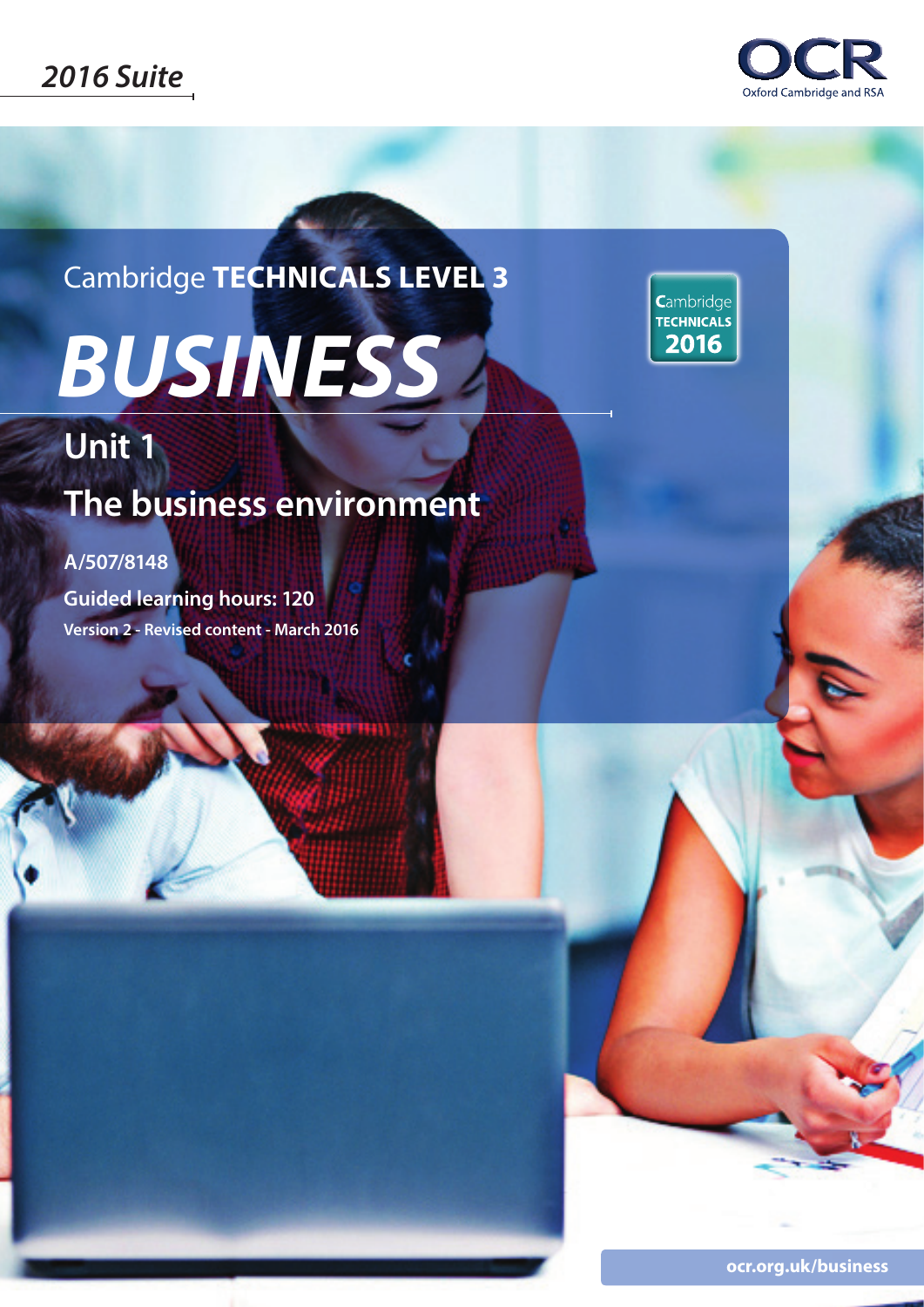## **LEVEL 3**

## **UNIT 1: The business environment**

**A/507/8148**

**Guided learning hours:** 120

**Essential resources required for this unit:** N/A

**This unit is externally assessed by an OCR set and marked examination.**

#### **UNIT AIM**

Businesses operate in an environment which is dynamic, competitive, uncertain and frequently hostile. They need to constantly adapt to changes in their internal and external environments in order to be successful. These changes may include anticipating the actions of competitors, reacting to economic or political changes or making use of new technologies. Whether you aspire to be a business professional, manager, charity worker or entrepreneur, understanding the business environment is key to ensuring that the business in which you work reaches its full potential.

In this unit you will develop an understanding of how and why businesses operate in the way they do. You will look at a range of different types of business and business structures, and explore how the ownership of a business and its objectives are interrelated. You will learn about the importance of different functions within a business and how they work together. You will understand the legal, financial, ethical and resource constraints under which a business must operate and how these can affect business behaviour. You will explore ways in which businesses respond to changes in their economic, social and technological environment, and the necessity for a business to plan. You will appreciate the influence different stakeholders can have on a business, and you will learn how to assess business performance.

The knowledge, skills and understanding gained by completing this unit is fundamental to being effective in business and, therefore, has synoptic links to all of the other units in the OCR Level 3 Cambridge Technical in Business suite of qualifications.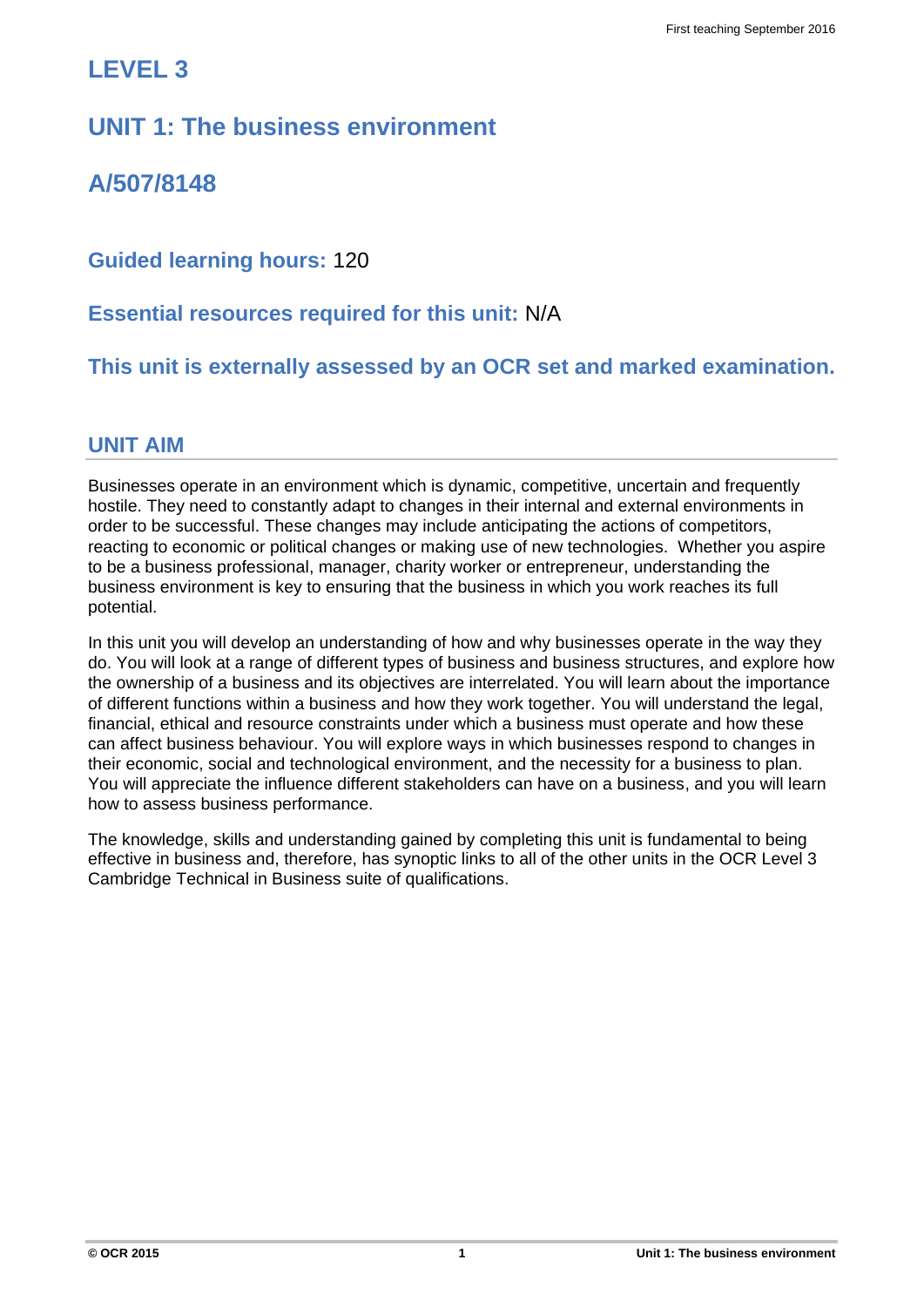#### **TEACHING CONTENT**

The teaching content in every unit states what has to be taught to ensure that learners are able to access the highest grades. Anything which follows an i.e. details what must be taught as part of that area of content. Anything which follows an e.g. is illustrative.

For externally assessed units, where the content contains i.e. and e.g. under specific areas of content, the following rules will be adhered to when we set questions for an exam:

- a direct question may be asked about unit content which follows an i.e.
- where unit content is shown as an e.g. a direct question will not be asked about that example.

| <b>Learning outcomes</b>                                               | <b>Teaching content</b>                                                                                                                                                                                                                          | <b>Exemplification</b>                                                                                                                                  |
|------------------------------------------------------------------------|--------------------------------------------------------------------------------------------------------------------------------------------------------------------------------------------------------------------------------------------------|---------------------------------------------------------------------------------------------------------------------------------------------------------|
| <b>The Learner will:</b>                                               | Learners must be taught:                                                                                                                                                                                                                         |                                                                                                                                                         |
| 1. Understand different types<br>of businesses and their<br>objectives | 1.1 different types of business activity, i.e.<br>primary<br>$\bullet$<br>secondary<br>٠<br>tertiary<br>$\bullet$                                                                                                                                | 1.1 To include purposes, key features and examples of<br>each type.                                                                                     |
|                                                                        | 1.2 different sectors of operation, i.e.<br>private<br>٠<br>public<br>$\bullet$<br>third sector<br>$\bullet$                                                                                                                                     | 1.2 To include key features and examples for each<br>sector.                                                                                            |
|                                                                        | 1.3 different forms of legal business ownership, i.e.<br>sole trader<br>$\bullet$<br>partnership<br>$\bullet$<br>private limited company<br>$\bullet$<br>public limited company<br>$\bullet$<br>state/government owned<br>charity/not-for profit | 1.3 To include advantages and disadvantages of each<br>form of legal ownership and the most appropriate<br>form of ownership for a particular business. |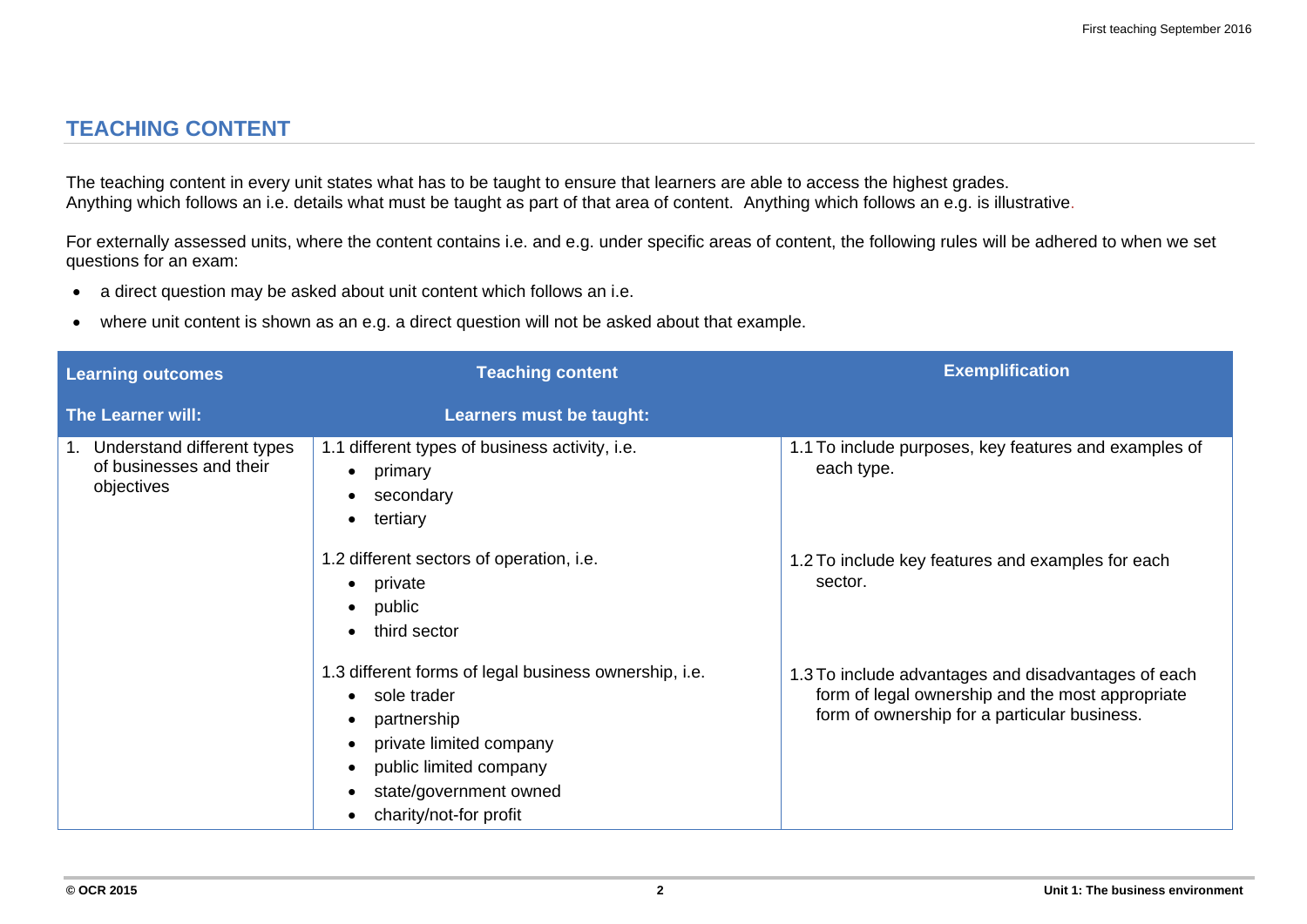| <b>Learning outcomes</b> | <b>Teaching content</b>                                                                                                                                                                                                                                                                                                                                                                                                                                                                                                                                          | <b>Exemplification</b>                                                                    |
|--------------------------|------------------------------------------------------------------------------------------------------------------------------------------------------------------------------------------------------------------------------------------------------------------------------------------------------------------------------------------------------------------------------------------------------------------------------------------------------------------------------------------------------------------------------------------------------------------|-------------------------------------------------------------------------------------------|
| The Learner will:        | Learners must be taught:                                                                                                                                                                                                                                                                                                                                                                                                                                                                                                                                         |                                                                                           |
|                          | community interest companies (CIC)<br>$\bullet$                                                                                                                                                                                                                                                                                                                                                                                                                                                                                                                  |                                                                                           |
|                          | 1.4 factors which inform business ownership, i.e.<br>legal status<br>$\bullet$<br>liability<br>funding<br>control/decision-making<br>legal/administrative requirements<br>٠                                                                                                                                                                                                                                                                                                                                                                                      | 1.4 To include the most appropriate form of legal<br>ownership for a particular business. |
|                          | 1.5 differing business aims and objectives, i.e.<br>• survival<br>financial, i.e.<br>break-even<br>$\circ$<br>increase revenue<br>$\circ$<br>reduce cost<br>$\circ$<br>make profit<br>$\circ$<br>growth, i.e.<br>٠<br>physical expansion<br>$\circ$<br>increase in market share<br>$\bigcirc$<br>increase provision<br>$\circ$<br>reputation (e.g. quality, offering value for money,<br>being ethical, social responsibility, being<br>environmentally friendly)<br>being enterprising (e.g. own boss, pursue own<br>$\bullet$<br>interests, being competitive) | 1.5 To include the appropriateness of the objectives of a<br>business.                    |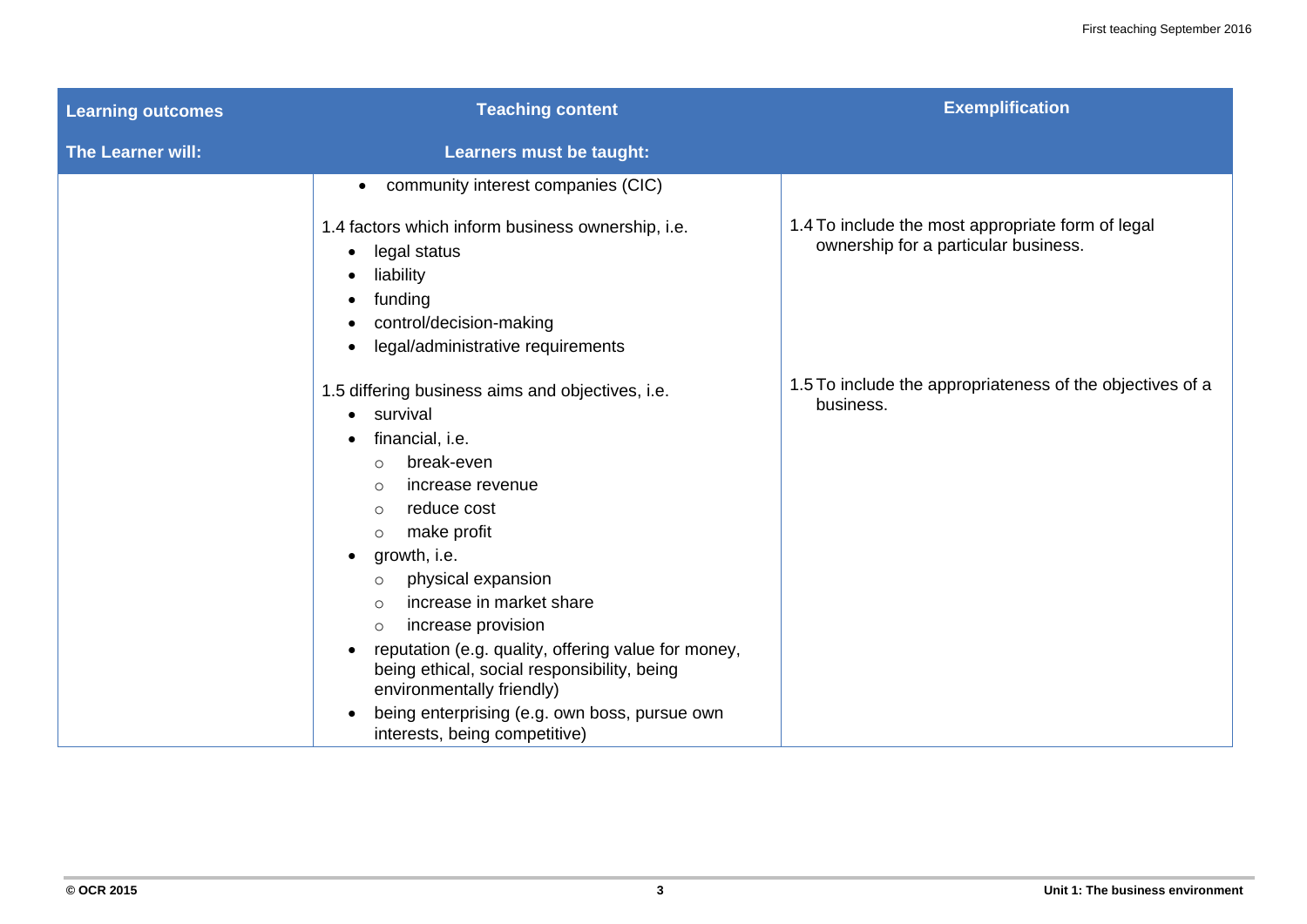| <b>Learning outcomes</b>                                                                                               | <b>Teaching content</b>                                                                                                                                                                                                                                   | <b>Exemplification</b>                                                                                                                                                                                                                                                                                                                                                                                                                                                                                                                                                                                                                                                                                                                                                                                                                                                                                                                                                                                                                                                                                                                                                                                       |
|------------------------------------------------------------------------------------------------------------------------|-----------------------------------------------------------------------------------------------------------------------------------------------------------------------------------------------------------------------------------------------------------|--------------------------------------------------------------------------------------------------------------------------------------------------------------------------------------------------------------------------------------------------------------------------------------------------------------------------------------------------------------------------------------------------------------------------------------------------------------------------------------------------------------------------------------------------------------------------------------------------------------------------------------------------------------------------------------------------------------------------------------------------------------------------------------------------------------------------------------------------------------------------------------------------------------------------------------------------------------------------------------------------------------------------------------------------------------------------------------------------------------------------------------------------------------------------------------------------------------|
| The Learner will:                                                                                                      | <b>Learners must be taught:</b>                                                                                                                                                                                                                           |                                                                                                                                                                                                                                                                                                                                                                                                                                                                                                                                                                                                                                                                                                                                                                                                                                                                                                                                                                                                                                                                                                                                                                                                              |
| 2. Understand how the<br>functional areas of<br>businesses work together<br>to support the activities of<br>businesses | 2.1 key tasks of functional areas of businesses, i.e.<br>$\bullet$ finance<br>marketing<br>sales<br>human resources (HR)<br>operations management<br>customer services<br>business support services<br>research and development<br>purchasing/procurement | 2.1 Different businesses may have different names for<br>some of these functions, for example, Finance may<br>be called Accounting, Business Support Services<br>may be called IT or Administration, HR may be called<br>Personnel and Operations Management may be<br>known as Production.<br>The tasks should be limited to the key activities:<br>finance - financial control and record keeping<br>marketing – promoting the business using<br>different and relevant forms of media, including<br>social media<br>sales - selling business products/services<br>$\bullet$<br>human resources (HR) - planning recruitment,<br>redundancies, remuneration and reward systems<br>operations management - converting inputs to<br>$\bullet$<br>outputs<br>customer services - liaising with customers,<br>managing expectations and resolving queries<br>business support service - managing resources,<br>$\bullet$<br>maintaining equipment, providing IT support,<br>providing administrative support<br>research and development - developing new<br>products and services in response to research<br>findings<br>purchasing/procurement – sourcing and providing<br>$\bullet$<br>materials or services |
|                                                                                                                        | 2.2 how business functions interrelate with other business<br>functions                                                                                                                                                                                   | 2.2 To include the consequences of poor<br>interrelationships between business functions.                                                                                                                                                                                                                                                                                                                                                                                                                                                                                                                                                                                                                                                                                                                                                                                                                                                                                                                                                                                                                                                                                                                    |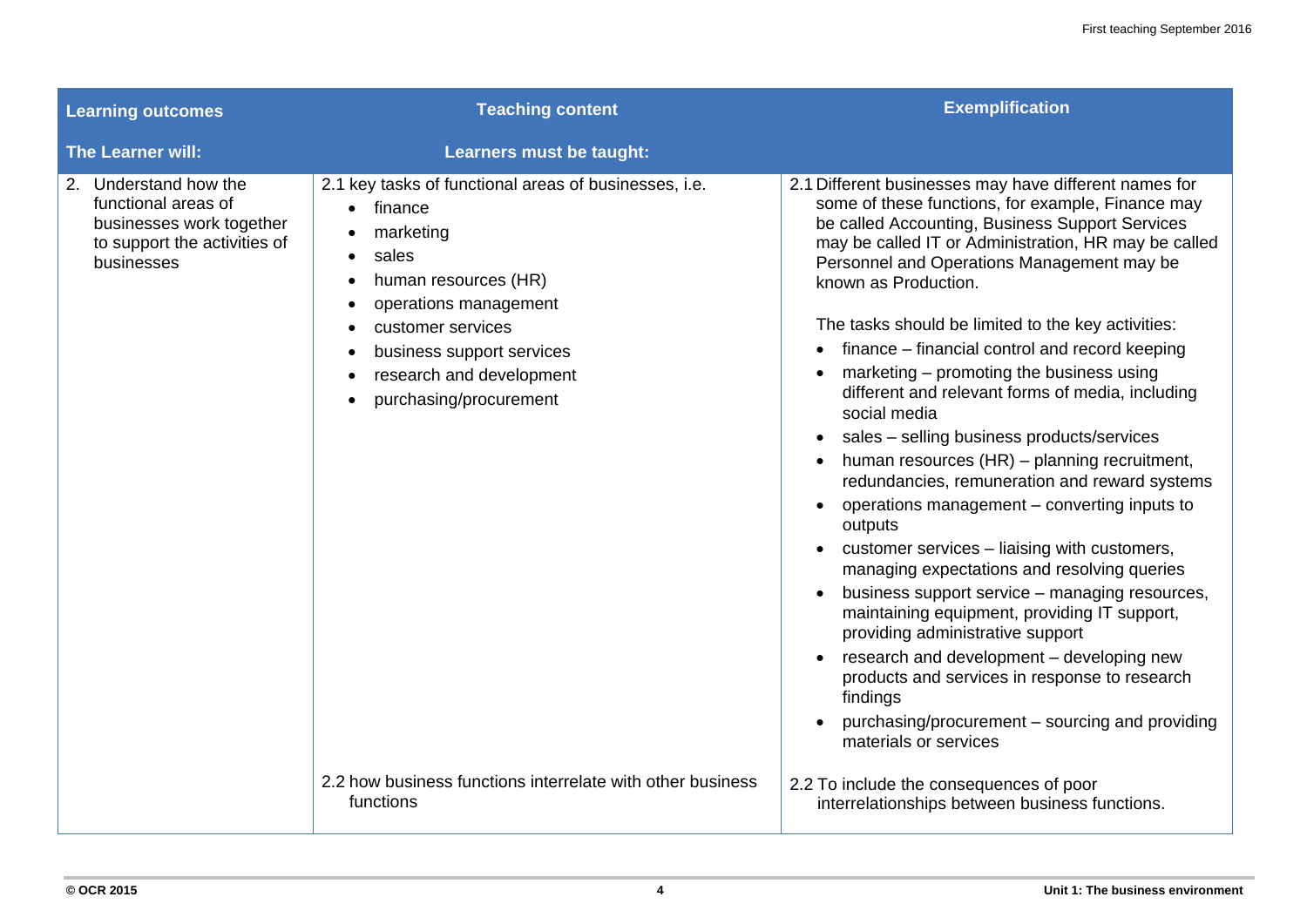| <b>Learning outcomes</b>                                                                              | <b>Teaching content</b>                                                                                                                                                                                           | <b>Exemplification</b>                                                                                                                                                                                                                                                                                                                                                                    |
|-------------------------------------------------------------------------------------------------------|-------------------------------------------------------------------------------------------------------------------------------------------------------------------------------------------------------------------|-------------------------------------------------------------------------------------------------------------------------------------------------------------------------------------------------------------------------------------------------------------------------------------------------------------------------------------------------------------------------------------------|
| <b>The Learner will:</b>                                                                              | Learners must be taught:                                                                                                                                                                                          |                                                                                                                                                                                                                                                                                                                                                                                           |
|                                                                                                       |                                                                                                                                                                                                                   | For example, the actions of the sales function may<br>impact on the operations management function if output<br>needs to be increased. If the sales function fails to inform<br>the operations management function of the likely<br>increase in sales, there may be insufficient products to<br>sell.                                                                                     |
| Understand the effect of<br>3.<br>different organisational<br>structures on how<br>businesses operate | 3.1 different organisational structures, i.e.<br>flat structures<br>hierarchical/tall structures<br>centralised<br>decentralised<br>matrix<br>3.2 elements of organisational structures, i.e.<br>division of work | 3.1 To include organisation by function, product/service,<br>geographic location.<br>3.2 Division of work in large organisations, subtasks are<br>often distributed to functional areas such as                                                                                                                                                                                           |
|                                                                                                       | span of control<br>chain of command                                                                                                                                                                               | operations management, finance, or marketing.                                                                                                                                                                                                                                                                                                                                             |
|                                                                                                       | 3.3 how the elements of the organisational structures<br>impact on businesses operations, i.e.<br>communication paths<br>accountability, authority and responsibility<br>delegation<br>empowerment                | 3.3 Implications, include:<br>authority can be delegated, responsibility cannot.<br>$\bullet$<br>span of control may increase if chain of command<br>$\bullet$<br>is shorter or a flat structure is adopted<br>To include the advantages and disadvantages of<br>different organisational structures.<br>To include the appropriateness of an organisational<br>structure for a business. |
|                                                                                                       |                                                                                                                                                                                                                   |                                                                                                                                                                                                                                                                                                                                                                                           |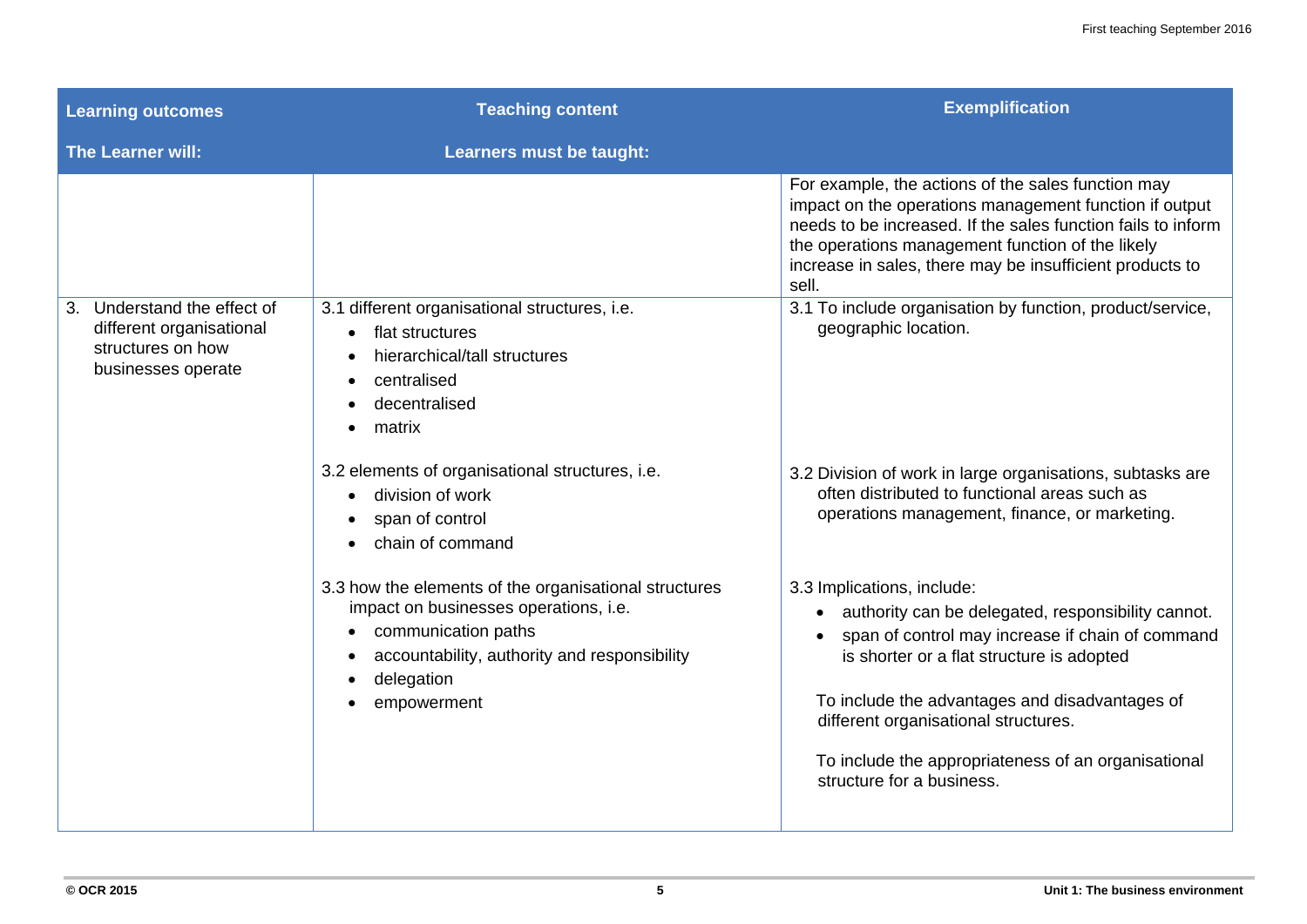| <b>Learning outcomes</b>                                                                     | <b>Teaching content</b>                                                                                                                                                                                                                                                        | <b>Exemplification</b>                                                                                                                                                                                                  |
|----------------------------------------------------------------------------------------------|--------------------------------------------------------------------------------------------------------------------------------------------------------------------------------------------------------------------------------------------------------------------------------|-------------------------------------------------------------------------------------------------------------------------------------------------------------------------------------------------------------------------|
| <b>The Learner will:</b>                                                                     | Learners must be taught:                                                                                                                                                                                                                                                       |                                                                                                                                                                                                                         |
|                                                                                              | 3.4 the use of organisation charts to show:<br>elements of the organisational structure<br>$\bullet$<br>the status of different levels of job role, i.e.<br>$\circ$ chief executive<br>$\circ$ directors<br>$\circ$ managers<br>$\circ$ supervisors<br>o assistants/operatives | 3.4 To include reporting status (upwards) and command<br>status (downwards). To include an awareness of the<br>key tasks associated with each job role.                                                                 |
| 4. Be able to use financial<br>information to check the<br>financial health of<br>businesses | 4.1 what is meant by the terms:<br>cost (including fixed and variable costs)<br>$\bullet$<br>revenue<br>cash flow<br>$\bullet$<br>net cash flow<br>profit<br>$\bullet$<br>break-even<br>margin of safety                                                                       | 4.1 To include definitions and examples.<br>Learners should understand the difference between<br>revenue, profit and cash flow.                                                                                         |
|                                                                                              | 4.2 how to calculate:<br>profit/loss<br>$\bullet$<br>break-even point/output<br>$\bullet$                                                                                                                                                                                      | 4.2 Profit = revenue $-$ cost<br>Break-even output = fixed costs/(selling price -<br>variable cost)<br>Graphical analysis is not required.                                                                              |
|                                                                                              | 4.3 how to interpret financial statements, i.e.<br>an income statement<br>$\bullet$<br>a statement of financial position<br>a cash flow statement<br>$\bullet$<br>a cash flow forecast                                                                                         | 4.3 To include description of components in financial<br>statements and analysis of data.<br>A cash flow statement is a record of actual cash<br>inflows and outflows, whereas a cash flow forecast is<br>a prediction. |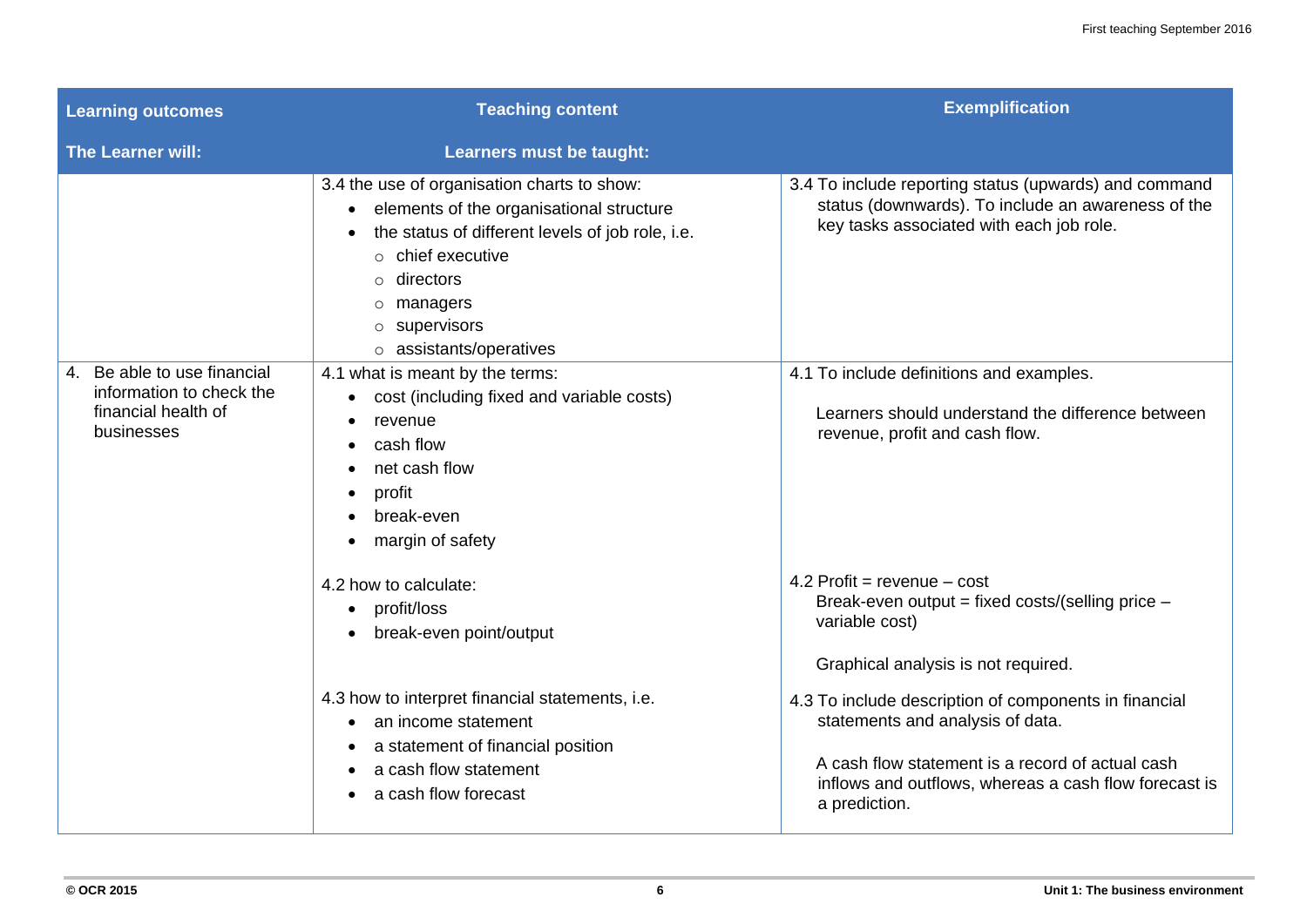| <b>Learning outcomes</b>                                                 | <b>Teaching content</b>                                                                                                        | <b>Exemplification</b>                                                                                                                                                                                                                                                                                                                                                                                                                                                                                                                                                                                                                                                                                                                                                                                                                                                                                                                                                                      |
|--------------------------------------------------------------------------|--------------------------------------------------------------------------------------------------------------------------------|---------------------------------------------------------------------------------------------------------------------------------------------------------------------------------------------------------------------------------------------------------------------------------------------------------------------------------------------------------------------------------------------------------------------------------------------------------------------------------------------------------------------------------------------------------------------------------------------------------------------------------------------------------------------------------------------------------------------------------------------------------------------------------------------------------------------------------------------------------------------------------------------------------------------------------------------------------------------------------------------|
| The Learner will:                                                        | Learners must be taught:                                                                                                       |                                                                                                                                                                                                                                                                                                                                                                                                                                                                                                                                                                                                                                                                                                                                                                                                                                                                                                                                                                                             |
| 5. Understand the relationship<br>between businesses and<br>stakeholders | 5.1 who the main stakeholders are, i.e.<br>internal stakeholders<br>external stakeholders<br>$\bullet$<br>and their objectives | Interpretation of statement of financial position would<br>be limited to a comparison between different time<br>periods<br>To include recommendations for future success.<br>5.1 A stakeholder is any person, group or organisation<br>which has an interest in a business because they are<br>affected by, or may be affected by, the activities of<br>that business.<br>Internal stakeholders include owners (sole trader,<br>partners), employees (e.g. chief executive, directors,<br>managers, supervisors, assistants), and trade unions.<br>To include external stakeholder groups such as<br>shareholders, customers, suppliers, potential<br>investors, lenders, local community, pressure groups,<br>and central and local government (e.g. H.M.R.C.,<br>environmental health, planning department).<br>To include internal and external stakeholder<br>objectives, for example, employees' objectives may<br>include job security, pay and benefits, rewards and<br>recognition. |
|                                                                          | 5.2 the ways in which different stakeholder groups attempt<br>to alter business behaviour                                      | 5.2 Consider practical examples from real businesses,<br>(e.g. an environmental pressure group could protest<br>about the expansion plans of a business, causing<br>negative media publicity and a customer boycott or<br>denial of planning permission).                                                                                                                                                                                                                                                                                                                                                                                                                                                                                                                                                                                                                                                                                                                                   |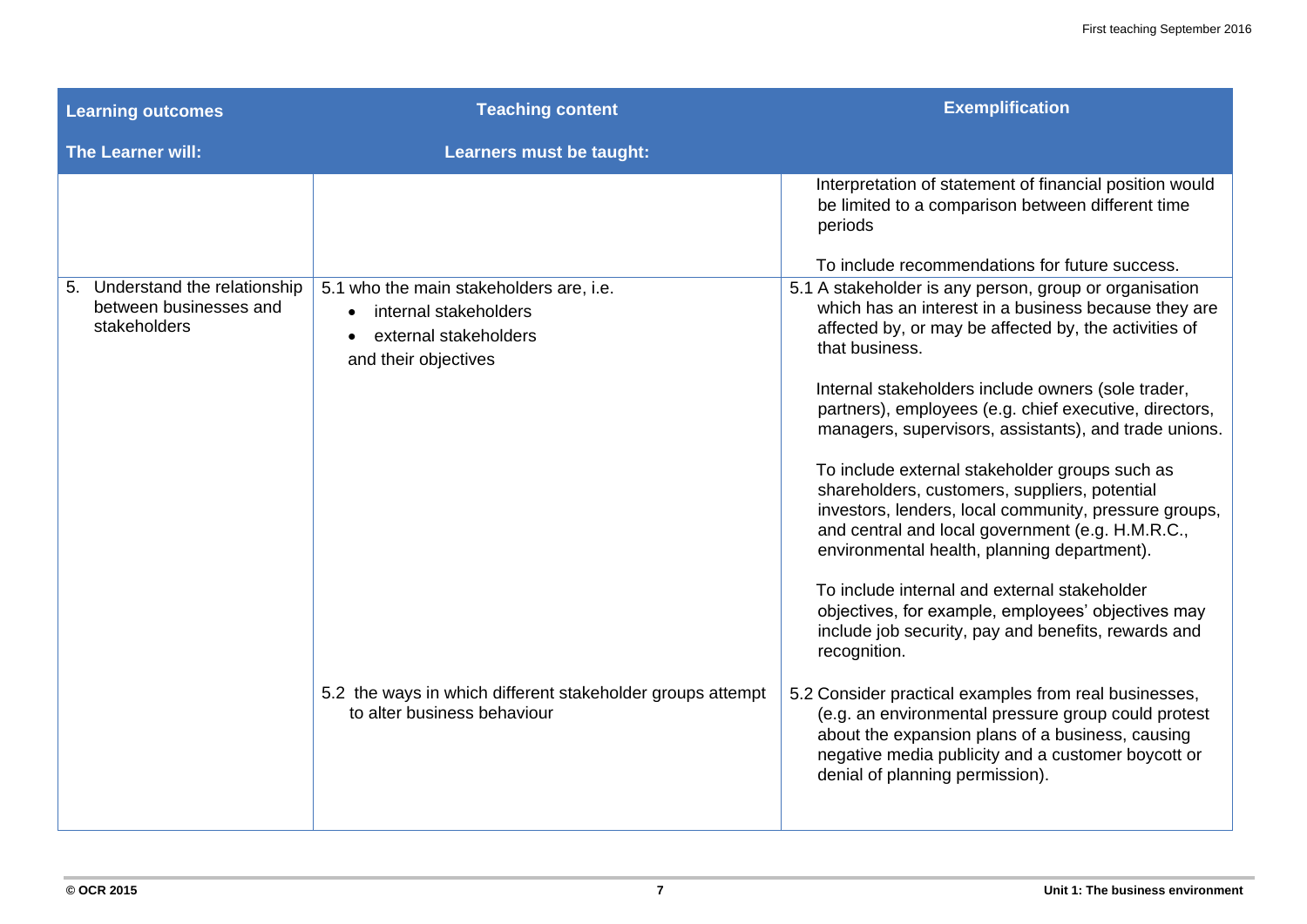| <b>Learning outcomes</b>                                                                                      | <b>Teaching content</b>                                                                                                                                                                                                                                                                                                                                                                                                                      | <b>Exemplification</b>                                                                                                                                                                                                                                                                                                                                                                                                                                                                                                                                                                                                                                                                                                                                                |
|---------------------------------------------------------------------------------------------------------------|----------------------------------------------------------------------------------------------------------------------------------------------------------------------------------------------------------------------------------------------------------------------------------------------------------------------------------------------------------------------------------------------------------------------------------------------|-----------------------------------------------------------------------------------------------------------------------------------------------------------------------------------------------------------------------------------------------------------------------------------------------------------------------------------------------------------------------------------------------------------------------------------------------------------------------------------------------------------------------------------------------------------------------------------------------------------------------------------------------------------------------------------------------------------------------------------------------------------------------|
| The Learner will:                                                                                             | Learners must be taught:                                                                                                                                                                                                                                                                                                                                                                                                                     |                                                                                                                                                                                                                                                                                                                                                                                                                                                                                                                                                                                                                                                                                                                                                                       |
|                                                                                                               | 5.3 how businesses respond to the different and sometimes<br>conflicting objectives of different stakeholders                                                                                                                                                                                                                                                                                                                                | 5.3 Business response includes:<br>• the degree of influence individual stakeholders<br>possess is likely to determine how businesses<br>respond to the individual stakeholder's objectives.<br>conflict resolution and conflict management of<br>stakeholder objectives,<br>the benefits and drawbacks of meeting<br>stakeholder needs.                                                                                                                                                                                                                                                                                                                                                                                                                              |
|                                                                                                               | 5.4 the consequences to a business of not listening to its<br>stakeholders                                                                                                                                                                                                                                                                                                                                                                   | 5.4 Including not listening to specific stakeholder groups<br>or a specific stakeholder (e.g. local residents or the<br>business owner).                                                                                                                                                                                                                                                                                                                                                                                                                                                                                                                                                                                                                              |
| 6. Understand the external<br>influences and constraints<br>on businesses and how<br>businesses could respond | 6.1 the factors which comprise the external business<br>environment, i.e.<br>social factors<br>technological factors<br>economic factors, i.e.<br>interest rates<br>$\circ$<br>exchange rates<br>inflation<br>$\circ$<br>unemployment<br>taxation<br>environmental factors<br>political factors<br>legal factors, i.e.<br>o the impact of current legislation on business<br>operations, i.e.<br>Business framework, i.e.<br>• Companies Act | 6.1 To include:<br>social factors such as demographic issues,<br>$\bullet$<br>attitudes to work, disposable income, social<br>trends, cultural beliefs.<br>technological factors such as automation,<br>communication, purchasing/sales, mobile<br>environmental factors such as energy<br>$\bullet$<br>management, carbon emissions, waste<br>reduction, recycling, pollution<br>political factors such as political instability, change<br>of government, government initiatives.<br>legal factors to include purpose and main<br>$\bullet$<br>provisions of itemised legislation. By current<br>legislation we mean the legislation specified or its<br>equivalent should it be revised during the lifetime<br>of the qualifications in which this unit is taught. |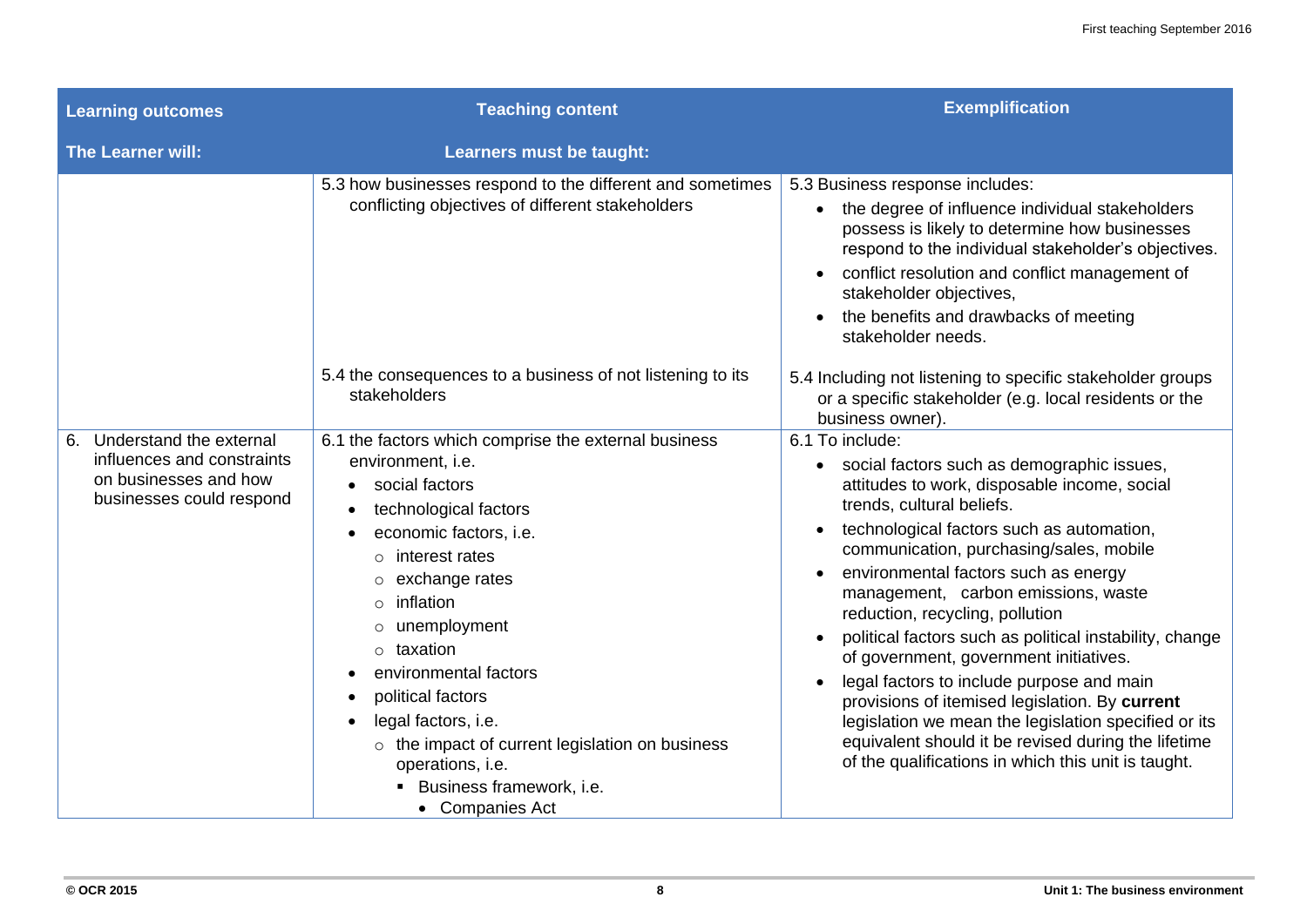| <b>Learning outcomes</b> | <b>Teaching content</b>                                                                                                                                                                                                                                                                                                                                                                                                                                                                                                                                                                                                                                                                                                                                                                                                                                                                                                                                                                                                                                                                                   | <b>Exemplification</b>                                                                                                                                                                                                                                                                                                                                                                                                                                                                                                                                                                                                |
|--------------------------|-----------------------------------------------------------------------------------------------------------------------------------------------------------------------------------------------------------------------------------------------------------------------------------------------------------------------------------------------------------------------------------------------------------------------------------------------------------------------------------------------------------------------------------------------------------------------------------------------------------------------------------------------------------------------------------------------------------------------------------------------------------------------------------------------------------------------------------------------------------------------------------------------------------------------------------------------------------------------------------------------------------------------------------------------------------------------------------------------------------|-----------------------------------------------------------------------------------------------------------------------------------------------------------------------------------------------------------------------------------------------------------------------------------------------------------------------------------------------------------------------------------------------------------------------------------------------------------------------------------------------------------------------------------------------------------------------------------------------------------------------|
| <b>The Learner will:</b> | Learners must be taught:                                                                                                                                                                                                                                                                                                                                                                                                                                                                                                                                                                                                                                                                                                                                                                                                                                                                                                                                                                                                                                                                                  |                                                                                                                                                                                                                                                                                                                                                                                                                                                                                                                                                                                                                       |
|                          | • Partnership Act<br>• Consumer protection, i.e.<br>• Sale and Supply of Goods Act<br>• Supply of Goods and Services Act<br>• Consumer Protection Act<br>Employee protection, i.e.<br>• Equality Act<br>• Health and Safety at Work Act<br>• Working Time Directive<br>• National Minimum Wage Act<br><b>Data Protection Act</b><br>Copyright, Designs and Patents Act<br><b>Planning permission</b><br>$\circ$ the implications of a business failing to meet legal<br>requirements<br>ethical factors, i.e.<br>$\circ$ ways in which a business can act ethically, i.e.<br>• as an employer (e.g. not exploiting workforce,<br>no child labour, pay above minimum wage,<br>living wage, fair working practices)<br>• as a trader (e.g. fair trade, fair prices)<br>• environmentally friendly (e.g. waste<br>management, recycling, carbon emissions,<br>transport miles, energy use)<br>sustainability (e.g. fossil fuels, land<br>management, green energy)<br>corporate social responsibility activities (e.g.<br>charity donations, humanitarian aid, health and<br>welfare schemes, sponsorship of | The implication of failing to meet legal<br>requirements to include legal (e.g. fine) and non-<br>legal implications (e.g. effect on reputation).<br>• ethical to be taken to mean doing what is morally<br>right, by acting above and beyond what the law<br>requires. To include ways in which a specific<br>business can improve its ethical profile (e.g. a<br>restaurant could buy fair trade products).<br>To include both positive and negative impacts of a<br>business operating in an ethical manner.<br>To include both positive and negative impacts of a<br>business not operating in an ethical manner. |
|                          | sport/educational/ cultural events)<br>$\circ$ the impact on a business and its stakeholders of                                                                                                                                                                                                                                                                                                                                                                                                                                                                                                                                                                                                                                                                                                                                                                                                                                                                                                                                                                                                           |                                                                                                                                                                                                                                                                                                                                                                                                                                                                                                                                                                                                                       |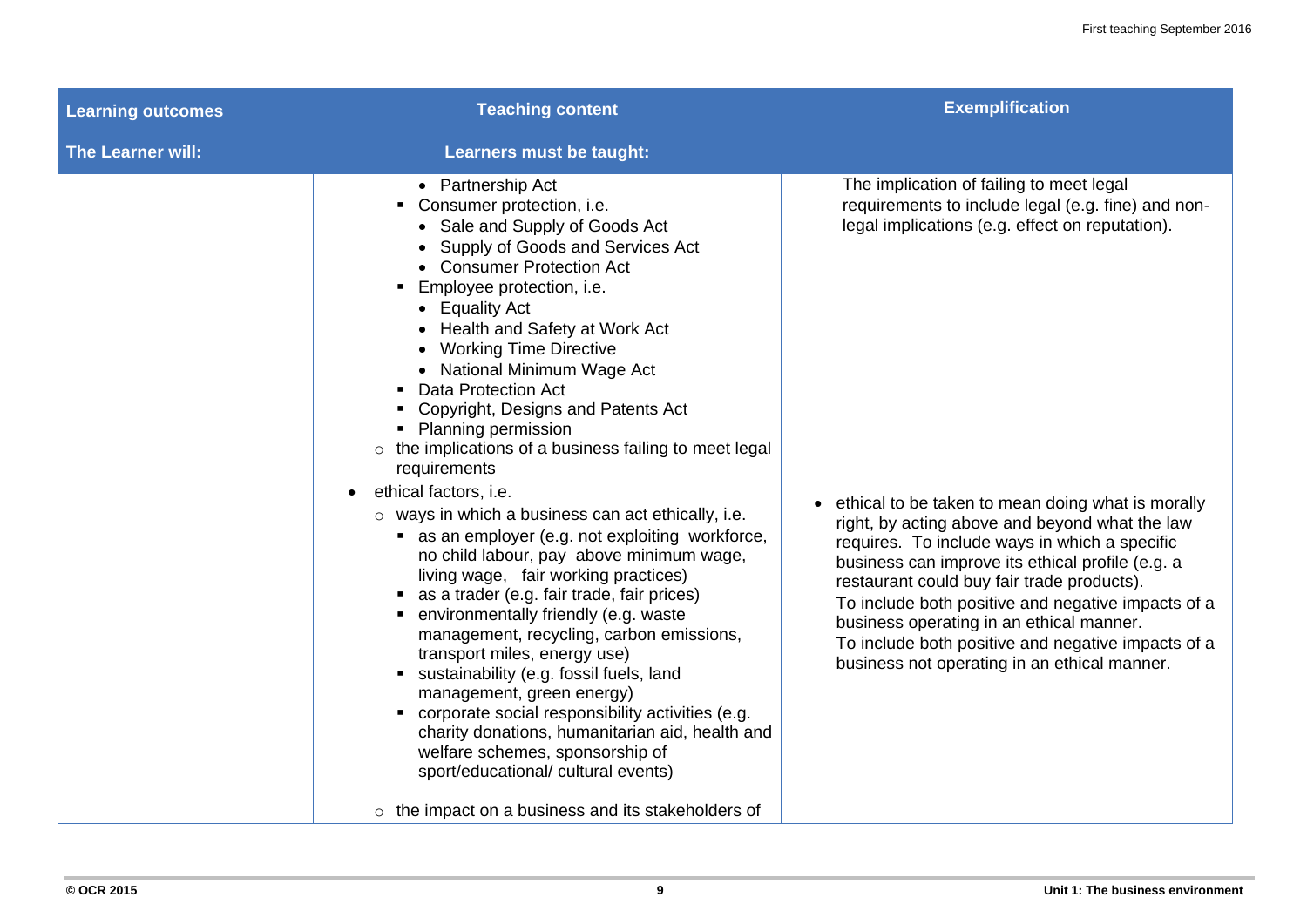| <b>Learning outcomes</b>             | <b>Teaching content</b>                                                                                                                                                                                                                                                                                                                                                              | <b>Exemplification</b>                                                                                                                                                                                                                                                                                                                                                                      |
|--------------------------------------|--------------------------------------------------------------------------------------------------------------------------------------------------------------------------------------------------------------------------------------------------------------------------------------------------------------------------------------------------------------------------------------|---------------------------------------------------------------------------------------------------------------------------------------------------------------------------------------------------------------------------------------------------------------------------------------------------------------------------------------------------------------------------------------------|
| The Learner will:                    | Learners must be taught:                                                                                                                                                                                                                                                                                                                                                             |                                                                                                                                                                                                                                                                                                                                                                                             |
|                                      | operating ethically<br>$\circ$ the consequences for a business and its<br>stakeholders of not operating ethically<br>competitor factors<br>$\bullet$<br>6.2 to identify how the external environment can impact on<br>a business and its stakeholders<br>6.3 how businesses can respond to changes in their<br>external environment                                                  | • competitive factors such as the strength of<br>competition, market share of business and<br>competitors, competitor behaviour and position in<br>market.<br>6.2 To include positive and negative impacts on a<br>business and its stakeholders<br>6.3 To include the advantages and disadvantages of<br>differing responses, including seizing opportunities<br>and dealing with threats. |
| 7. Understand why<br>businesses plan | 7.1 why businesses plan, i.e.<br>to survive/avoid business failure<br>to develop business ideas<br>$\bullet$<br>o where business ideas come from (e.g. problem<br>solving, innovation or accidental discovery, from<br>employees, inventors, entrepreneurs)<br>to avoid unnecessary risk<br>$\bullet$<br>$\circ$ attitude to risk and uncertainty<br>to meet objectives<br>$\bullet$ | 7.1 Survival to include why businesses fail (e.g. flawed<br>business plans, poor financial control, lack of<br>knowledge of market and competition, lack of clear<br>unique selling point, concentration risk (e.g. relying<br>on one major customer))<br>Attitude to risk (e.g. willingness to take risk, risk<br>averse).                                                                 |
|                                      | 7.2 to determine appropriate sources of finance for<br>businesses, i.e.<br>savings<br>reserves<br>overdraft<br>loan<br>mortgage<br>credit card                                                                                                                                                                                                                                       | 7.2 To include the need for internal and external sources<br>of finance, short and long term sources, the<br>advantages and disadvantages of each source, and<br>their appropriateness to a specific business.                                                                                                                                                                              |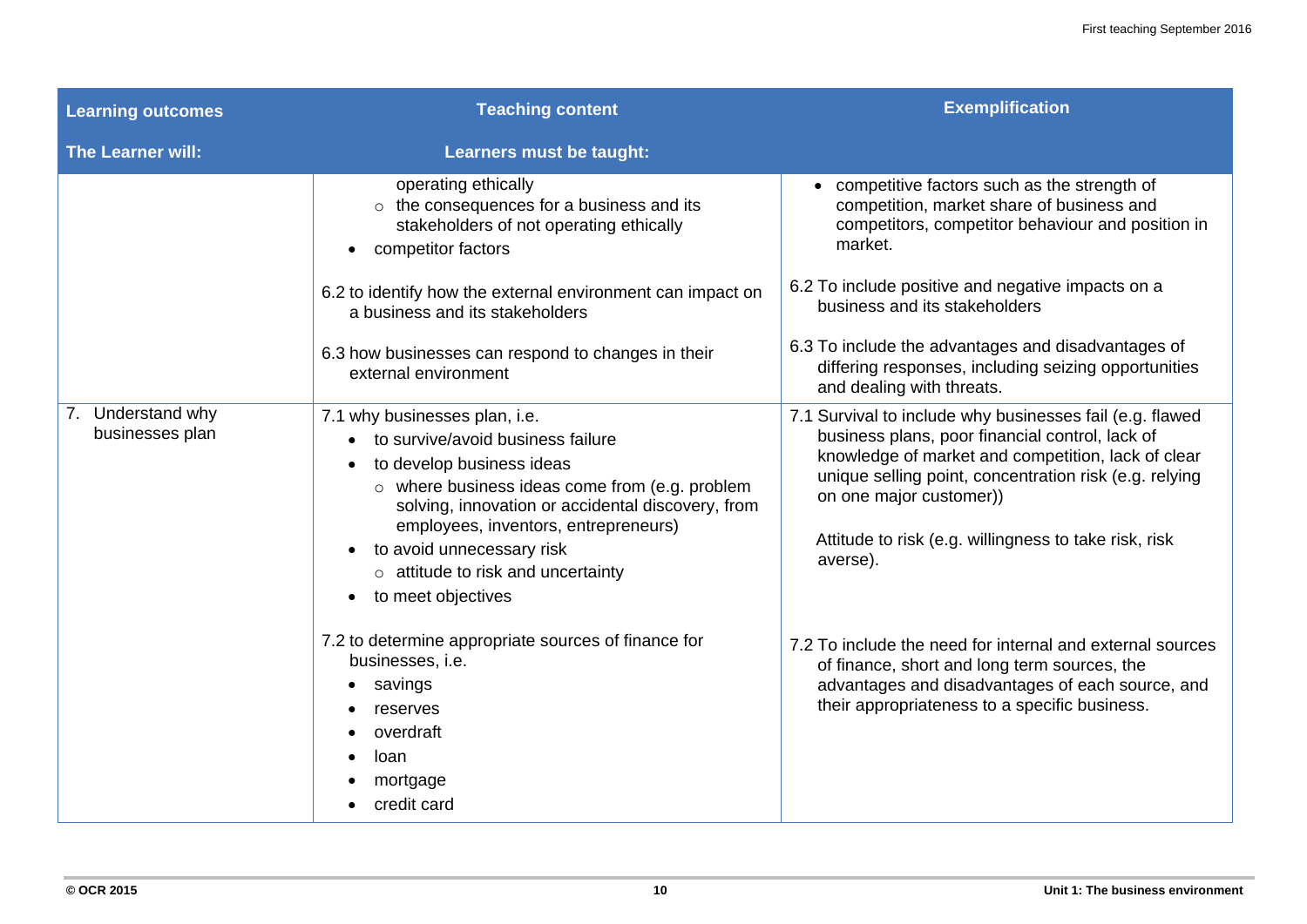| <b>Learning outcomes</b>                                                                         | <b>Teaching content</b>                                                                                                                                                                                                                                                                                                                                                                                                                                                                                                                                                                                                                                                   | <b>Exemplification</b>                                                                                                                                                                                                                                                                  |
|--------------------------------------------------------------------------------------------------|---------------------------------------------------------------------------------------------------------------------------------------------------------------------------------------------------------------------------------------------------------------------------------------------------------------------------------------------------------------------------------------------------------------------------------------------------------------------------------------------------------------------------------------------------------------------------------------------------------------------------------------------------------------------------|-----------------------------------------------------------------------------------------------------------------------------------------------------------------------------------------------------------------------------------------------------------------------------------------|
| <b>The Learner will:</b>                                                                         | Learners must be taught:                                                                                                                                                                                                                                                                                                                                                                                                                                                                                                                                                                                                                                                  |                                                                                                                                                                                                                                                                                         |
|                                                                                                  | hire purchase<br>$\bullet$<br>trade credit<br>venture capitalist<br>share issue<br>crowd-funding<br>7.3 what may be included in a business plan, i.e.<br>identification of a product or service<br>the unique selling point<br>how to protect a product/service<br>prioritisation of business objectives<br>results of market research that has been carried out<br>including competitor analysis<br>identification of financial requirements (e.g. cash<br>$\bullet$<br>flow forecast, the sources of finance to approach)<br>identification of resource requirements (e.g. finance,<br>number of employees, skills of employees, premises<br>requirements and location) | 7.3 To include what a business plan can be used for and<br>who may wish to see one.                                                                                                                                                                                                     |
| 8. Be able to assess the<br>performance of businesses<br>to inform future business<br>activities | 8.1 factors affecting the success/failure of a business, i.e.<br>financial<br>$\bullet$<br>non-financial<br>short-term<br>long-term<br>8.2 how to conduct a S.W.O.T. (Strengths, Weaknesses,<br>Opportunities and Threats) analysis                                                                                                                                                                                                                                                                                                                                                                                                                                       | 8.1 To include past and present success/failure.<br>8.2 S.W.O.T. assesses a business' current position.<br>Strengths and weaknesses are internal and within a<br>business' control. Opportunities and threats are<br>external, they need to be managed as they cannot be<br>controlled. |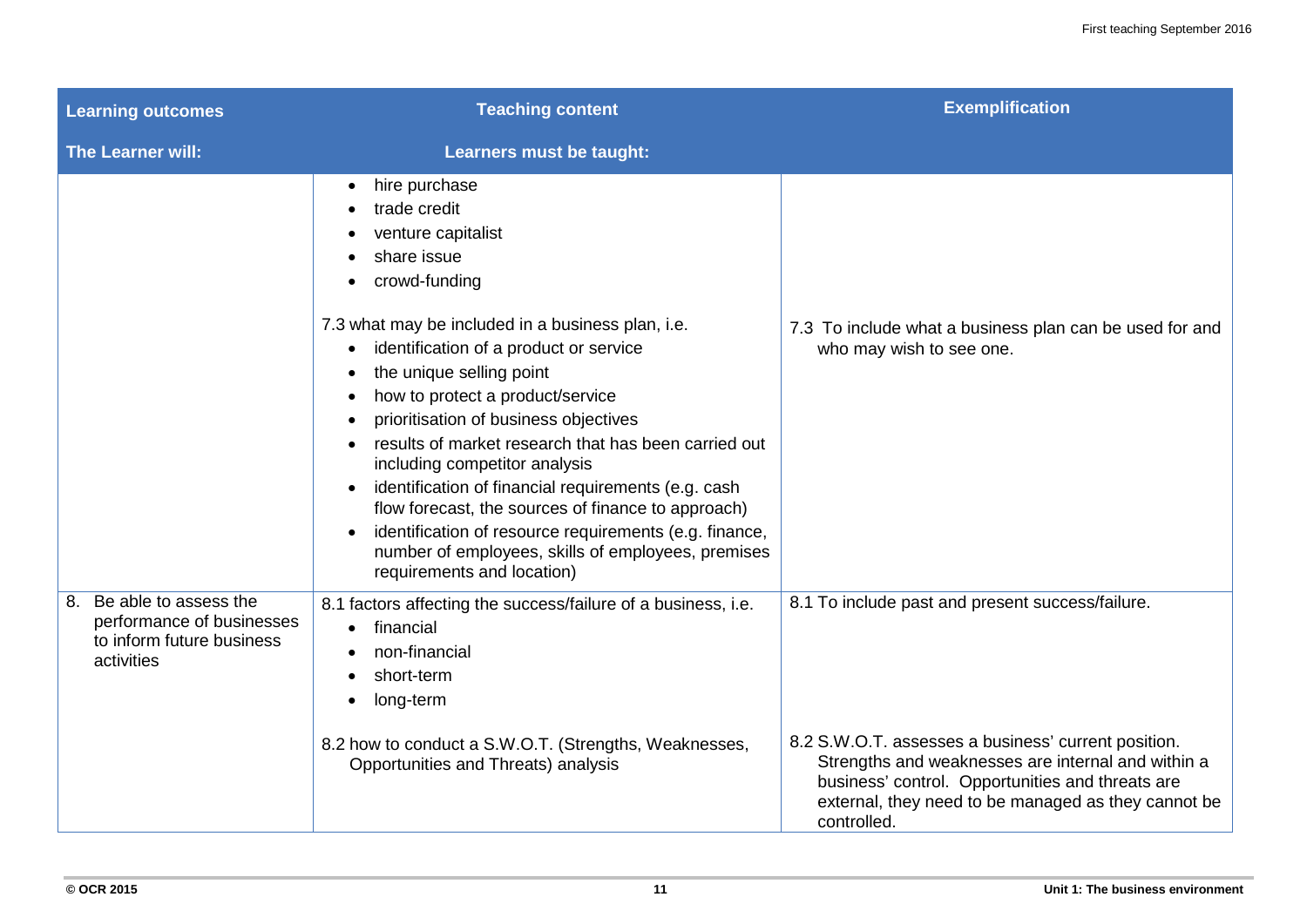| <b>Learning outcomes</b> | <b>Teaching content</b>                                                                                                                                                                                                                                 | <b>Exemplification</b>                                                                                                                                                                                                                                                                |
|--------------------------|---------------------------------------------------------------------------------------------------------------------------------------------------------------------------------------------------------------------------------------------------------|---------------------------------------------------------------------------------------------------------------------------------------------------------------------------------------------------------------------------------------------------------------------------------------|
| The Learner will:        | Learners must be taught:                                                                                                                                                                                                                                |                                                                                                                                                                                                                                                                                       |
|                          | 8.3 how to interpret business performance, i.e.<br>financial analysis<br>assessment of non-financial data<br>comparison with organisational objectives<br>comparison with industrial averages<br>comparison with similar businesses<br>trends over time | 8.3 To include both assessment of the current<br>performance of a business against its past<br>performance and assessing various measurements of<br>its current performance. Industrial averages could<br>include benchmarking<br>Methods used to improve business performance should |
|                          | methods used to improve business performance                                                                                                                                                                                                            | include making specific recommendations for future<br>business objectives.                                                                                                                                                                                                            |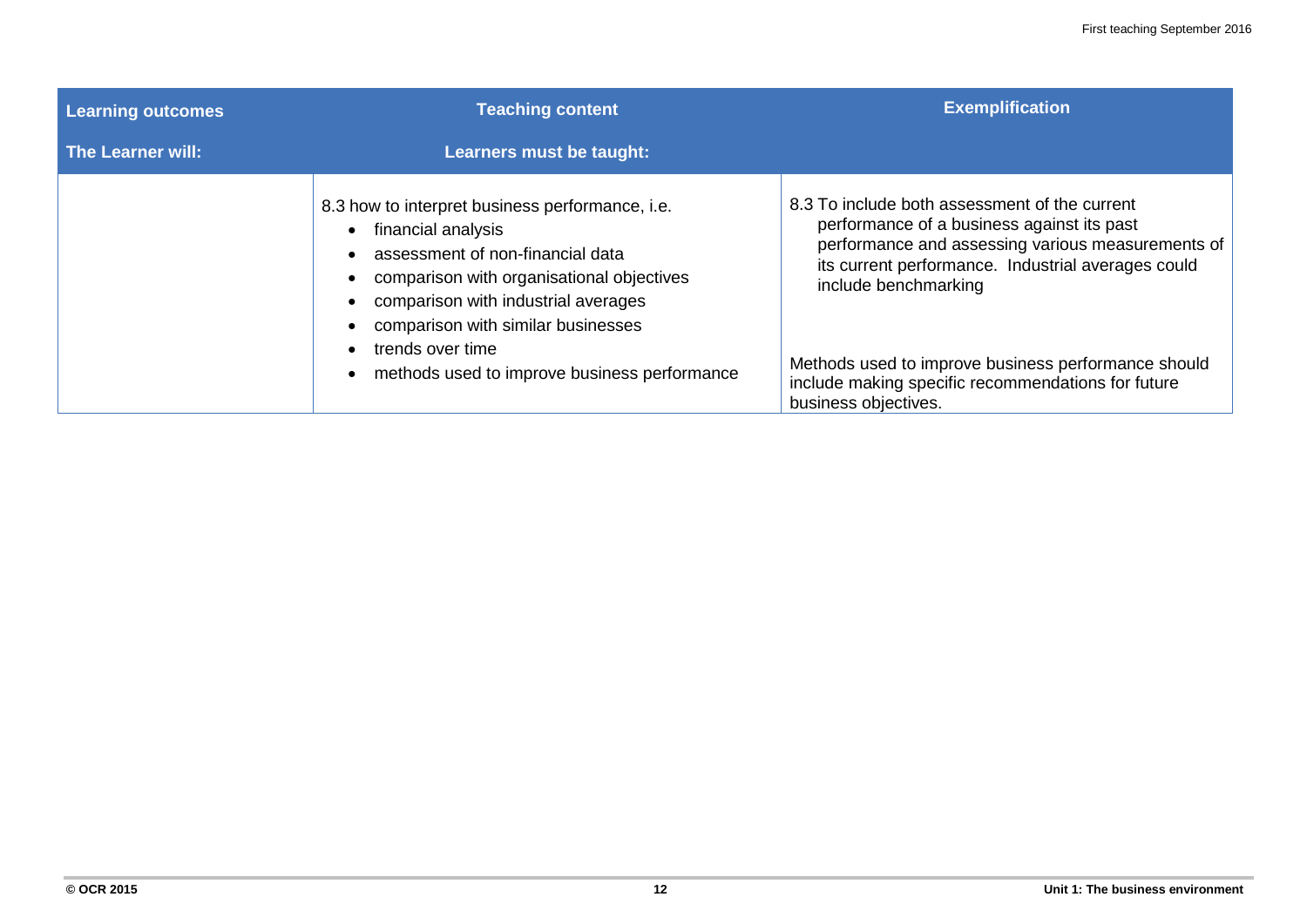#### **LEARNING OUTCOME (LO) WEIGHTINGS**

Each learning outcome in this unit has been given a percentage weighting. This reflects the size and demand of the content you need to cover and its contribution to the overall understanding of this unit. See table below:

| LO <sub>1</sub> | $6 - 24%$ |
|-----------------|-----------|
| LO <sub>2</sub> | $3 - 14%$ |
| LO <sub>3</sub> | $6 - 17%$ |
| LO <sub>4</sub> | $6 - 17%$ |
| LO <sub>5</sub> | $6 - 17%$ |
| LO <sub>6</sub> | $6 - 17%$ |
| LO <sub>7</sub> | $3 - 14%$ |
| LO <sub>8</sub> | $3 - 14%$ |

#### **ASSESSMENT GUIDANCE**

All Learning Outcomes are assessed through an externally set written examination paper worth a maximum of 90 marks and 2 hours in duration.

The assessment comprises:

- multiple choice questions
- short answer questions to which responses should be based on businesses that learners have researched. The research brief will be pre-issued.
- short answer and extended answer questions based on a given business scenario. Some of the questions will require the skills of analysis and evaluation.

Please note in relation to LO6 by current legislation we mean the legislation specified or its equivalent should it be revised during the lifetime of the qualifications in which this unit is taught.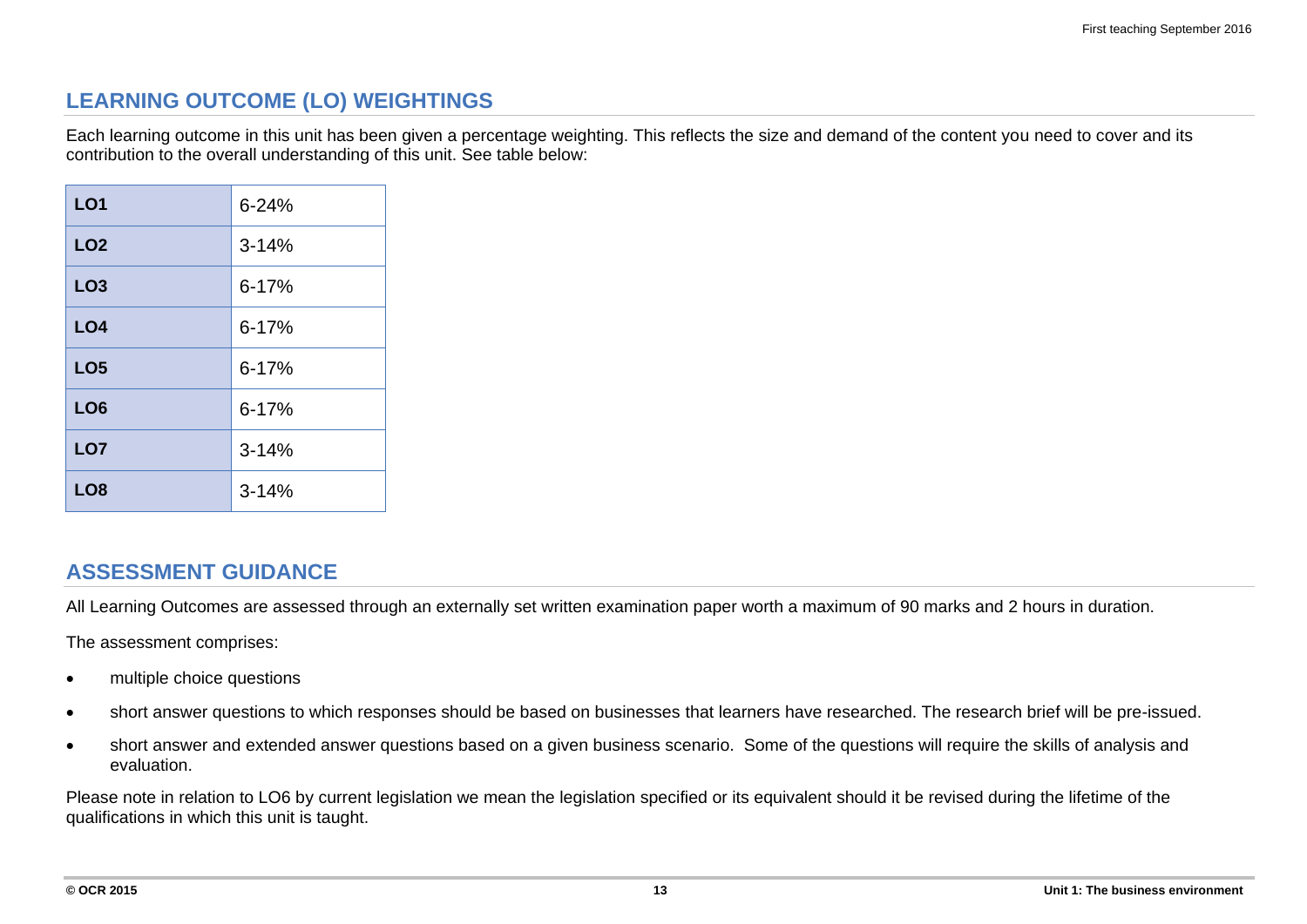#### **SYNOPTIC LEARNING AND ASSESSMENT**

It will be possible for learners to make connections between other units over and above the unit containing the key tasks for synoptic assessment, please see section 6 of the centre handbook for more detail. We have indicated in this unit where these links are with an asterisk and provided more detail in the next section.

#### **\*OPPORTUNITIES FOR SYNOPTIC TEACHING AND LEARNING**

This identifies opportunities for developing links between teaching and learning with other units in the business suite.

| Name of other unit and related LO                                                                                                                                                                                                                                | This unit and specified LO                                                                                                                                                                                                                    |
|------------------------------------------------------------------------------------------------------------------------------------------------------------------------------------------------------------------------------------------------------------------|-----------------------------------------------------------------------------------------------------------------------------------------------------------------------------------------------------------------------------------------------|
| Unit 2 Working in business<br>LO1 Understand protocols to be followed when working in business<br>LO5 Understand how to communicate effectively with stakeholders                                                                                                | LO3 Understand the effect of different organisational structures on how<br>businesses operate<br>LO5 Understand the relationship between businesses and stakeholders                                                                          |
| <b>Unit 3 Business decisions</b><br>LO1 Understand factors to be taken into account when making business<br>decisions<br>LO2 Be able to use financial date to inform business decisions<br>LO6 Be able to use information to make and justify business decisions | LO6 Understand the external influences and constraints on businesses and<br>how businesses could respond<br>LO7 Understand why businesses plan<br>LO8 Be able to assess the performance of businesses to inform future<br>business activities |
| Unit 4 Customers and communication<br>LO1 Understand who customers are and their importance to business<br>LO5 Know the constraints and issues which affect the sharing, storing and<br>use of information for business communications                           | LO1 Understand different types of businesses and their objectives<br>LO6 Understand the external influences and constraints on businesses and<br>how businesses could respond                                                                 |
| Unit 5 Marketing and market research<br>LO2 Know the constraints on marketing                                                                                                                                                                                    | LO2 Understand how the functional areas of businesses work together to<br>support the activities of businesses<br>LO7 Understand why businesses plan                                                                                          |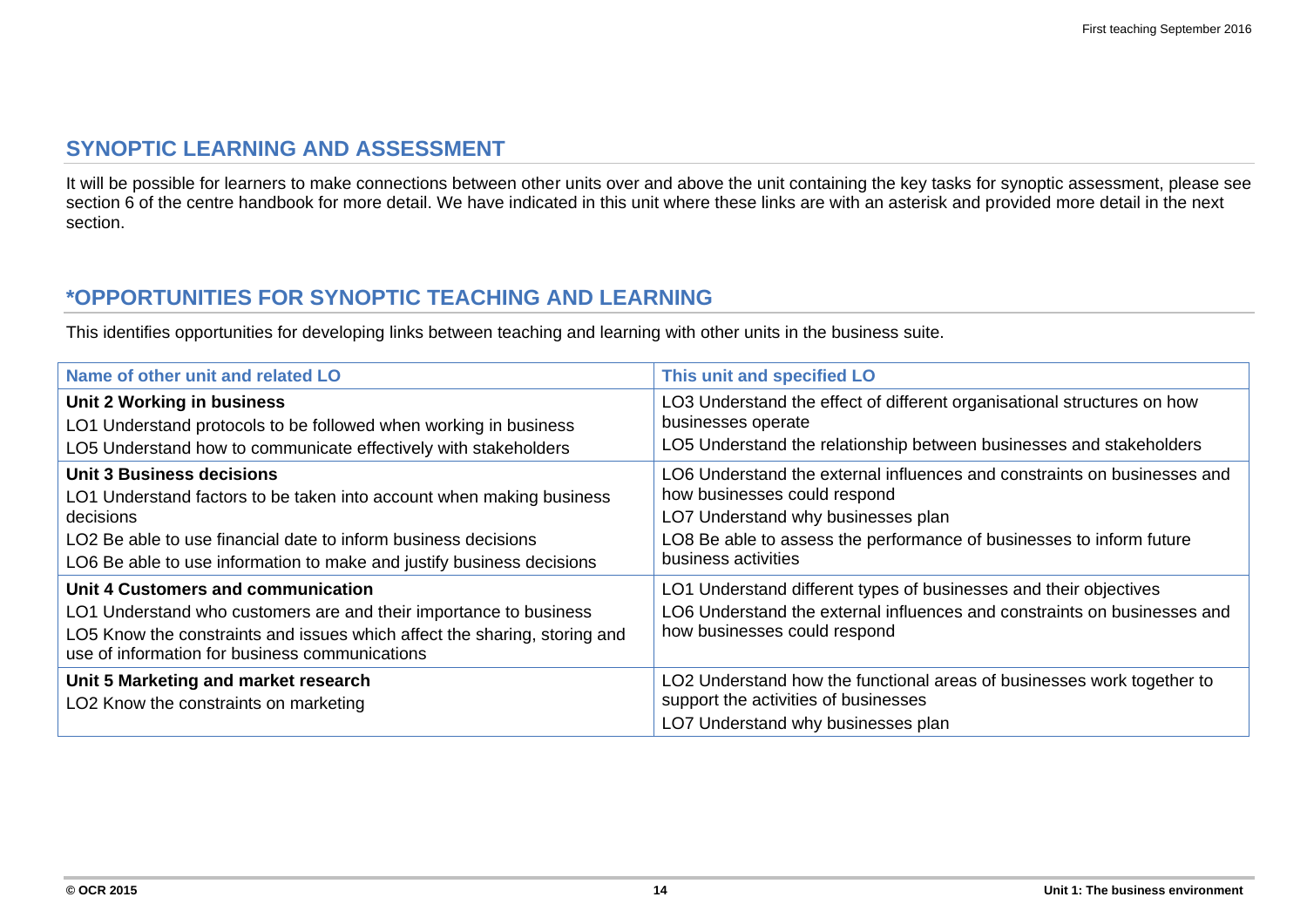| Name of other unit and related LO                                                                                                                                                                                      | This unit and specified LO                                                                                                                                                                                                                                                   |
|------------------------------------------------------------------------------------------------------------------------------------------------------------------------------------------------------------------------|------------------------------------------------------------------------------------------------------------------------------------------------------------------------------------------------------------------------------------------------------------------------------|
| <b>Unit 6 Marketing strategy</b><br>LO1 Understand the purpose of marketing strategies<br>LO2 Understand factors influencing marketing strategies<br>LO5 Be able to use business tools to propose marketing strategies | LO1 Understand different types of businesses and their objectives<br>LO6 Understand the external influences and constraints on businesses and<br>how businesses could respond<br>LO8 Be able to assess the performance of businesses to inform future<br>business activities |
| Unit 7 Marketing campaign<br>LO1 Understand the purpose of marketing campaigns                                                                                                                                         | LO6 Understand the external influences and constraints on businesses and<br>how businesses could respond                                                                                                                                                                     |
| Unit 8 Introduction to human resources<br>LO1 Know the factors that are involved in human resources planning<br>LO5 Understand the importance of confidentiality within the human<br>resources function                | LO2 Understand how the functional areas of businesses work together to<br>support the activities of businesses<br>LO6 Understand the external influences and constraints on businesses and<br>how businesses could respond                                                   |
| <b>Unit 11 Accounting concepts</b><br>LO1 Understand why businesses keep accurate accounting records                                                                                                                   | LO2 Understand how the functional areas of businesses work together to<br>support the activities of businesses<br>LO4 Be able to use financial information to check the financial health of<br>businesses                                                                    |
| <b>Unit 12 Financial accounting</b><br>LO2 Understand the reporting requirements of private limited companies<br>and public limited companies                                                                          | LO4 Be able to use financial information to check the financial health of<br>businesses                                                                                                                                                                                      |
| Unit 13 Management accounting<br>LO5 Be able to prepare and use cash flow forecasts                                                                                                                                    | LO4 Be able to use financial information to check the financial health of<br>businesses                                                                                                                                                                                      |
| Unit 15 Change management<br>LO3 Be able to plan for change, manage change and overcome barriers                                                                                                                       | LO6 Understand the external influences and constraints on businesses and<br>how businesses could respond                                                                                                                                                                     |
| Unit 16 Principles of project management<br>LO3 Understand how and why projects are monitored and factors that<br>influence a project                                                                                  | LO2 Understand the relationship between businesses and stakeholders                                                                                                                                                                                                          |
| Unit 17 Responsible business practices<br>LO1 Understand how business act responsibly<br>LO2 Understand the importance of adopting responsible business practices                                                      | LO5 Understand the relationship between businesses and stakeholders<br>LO6 Understand the external influences and constraints on businesses and<br>how businesses could respond                                                                                              |
| <b>Unit 19 International business</b><br>LO2 Understand the opportunities and challenges that businesses face<br>when operating internationally                                                                        | LO6 Understand the external influences and constraints on businesses and<br>how businesses could respond                                                                                                                                                                     |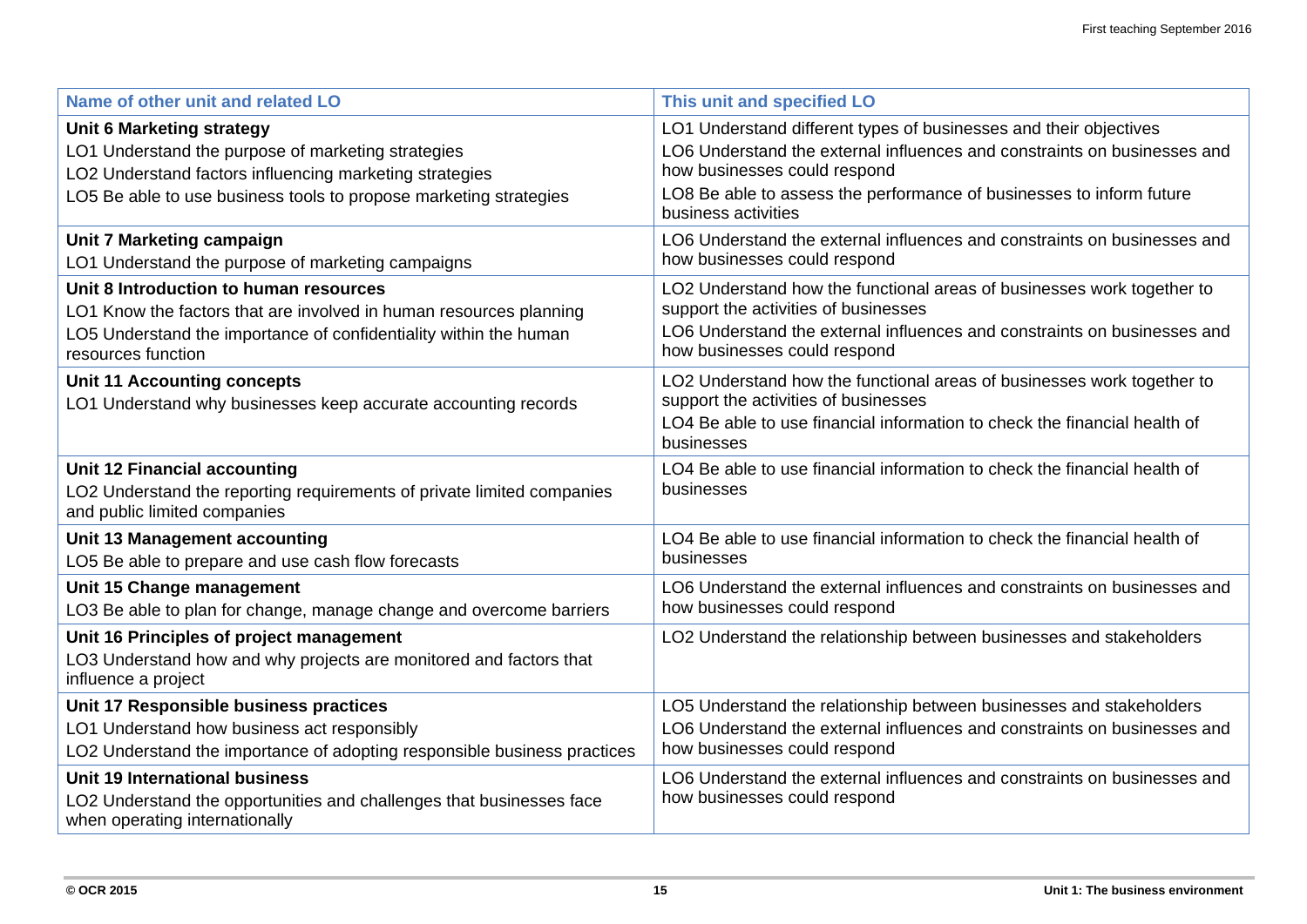| Name of other unit and related LO                                                                                                                                                                                                                          | This unit and specified LO                                                                                                                                                                                                                                                                       |
|------------------------------------------------------------------------------------------------------------------------------------------------------------------------------------------------------------------------------------------------------------|--------------------------------------------------------------------------------------------------------------------------------------------------------------------------------------------------------------------------------------------------------------------------------------------------|
| Unit 20 Business events<br>LO1 Be able to prepare for a business event<br>LO3 Be able to review a business event                                                                                                                                           | LO2 Understand how the functional areas of businesses work together to<br>support the activities of businesses.<br>LO5 Understand the relationship between businesses and stakeholders<br>LO8 Be able to assess the performance of businesses to be able to inform<br>future business activities |
| Unit 21 Being entrepreneurial - evaluating viable opportunities<br>LO4 Be able to evaluate the viability of opportunities                                                                                                                                  | LO7 Understand why businesses plan                                                                                                                                                                                                                                                               |
| Unit 22- Delivering a business project<br>LO2 Be able to collaborate to deliver a project<br>LO1 Be able to scope a project<br>LO3 Be able to evaluate the effectiveness of the project against its<br>objectives and own contribution towards the project | LO2 Understand how the functional areas of businesses work together to<br>support the activities of businesses.<br>LO5 Understand the relationship between businesses and stakeholders<br>LO8 Be able to assess the performance of businesses to be able to inform<br>future business activities |